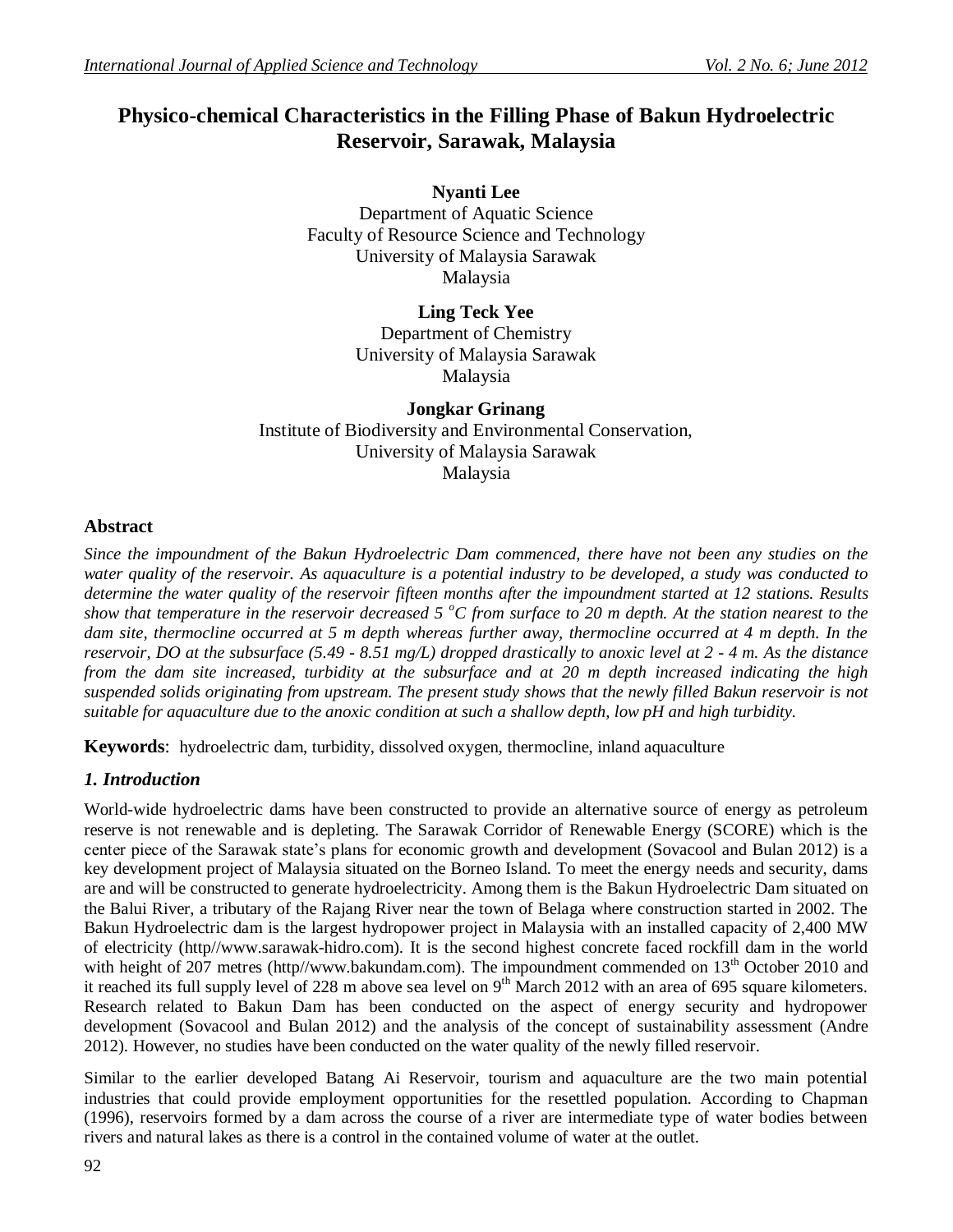Reservoirs formed by impoundment undergo great changes in water quality in the early stages of their formation (Chapman 1996) as observed in tropical reservoirs such as Lake Brokopondo in Surinam (Van der Heide 1978) and Feitsui Reservoir in Taiwan (Chang and Wen 1997) and temperate reservoirs such as Bureye Reservoir in Russia (Shesterkin 2008) and Butgenbuch Reservoir in Belgium (Lourantou *et al.* 2007). This is due to the impact of inundated soil and vegetation including the standing forest on the water quality such as dissolved oxygen (Van der Heide 1978; Shesterkin 2008) and acidity which are vital for the survival of aquatic life. Fifteen months after the commencement of the filling of Bakun Dam reservoir, we conducted a study on the water quality of the tropical reservoir formed in January 2012.

#### *2. Materials and Methods*

Water quality of the newly filled Bakun reservoir was carried out on  $6 - 8<sup>th</sup>$  January 2012. Twelve sampling stations (St  $1 -$  St 12) were selected in the reservoir and at the tributaries inflow as shown in Figure 1. Nine stations (St 1- St 9) were located in the reservoir and the remaining 3 stations (St 10 to St 12) were in the tributaries. St 1 was located near the dam site and St 8 was the farthest upstream. St 12 was located in the upstream of Kebhor River. *In-situ* parameters studied were temperature, dissolved oxygen (DO), pH, conductivity, total dissolved solids (TDS) and turbidity. These parameters were measured using YSI 650 Multiparameter Water Quality Monitoring Unit and data was recorded continuously as the probe was lowered at each station. At the time of sampling, the reservoir has been filled for duration of 15 months and it was about two months away from the full supply level. Two turbines were operating at that time and water intake was from the top. Statistical analysis were performed on data collected at subsurface (0 m), 2 m, 4 m, 6 m, 12 m and 18 m depths by using two way ANOVA and at each depth comparisons among stations were made using one-way ANOVA. Regression analysis of TDS on conductivity was performed. All analyses were carried out using the SPSS ver 19.0 package.

### *3. Results and Discussion*

Water temperature of the eight stations in the Bakun Reservoir is shown in Figure 2a. Temperature in the reservoir ranged between 29.63 - 30.96 °C at the subsurface. Temperature decreases as depth increases for all stations. The decrease in temperature for stations St 1 - St 6 from the subsurface to 20 m depth was about 5  $^{\circ}$ C. At 6 m depth, there was a progressive change in temperature for the stations in the order of  $St1 > St2 > St3 > St4 >$  $St5 > St6 > St7$ . St 6 and 7 showed lower temperature due to inflow from tributaries upstream. St 8 was the farthest upstream and therefore the total depth was 18.2 m only and the temperature was lower due to inflow from Bahau River and Balui River. St 12 has the lowest temperature of 22.9  $\degree$ C as it is located upstream of Kebhor River (Table 1). Table 2 shows the temperature at selected depths of subsurface, 2, 4, 6, 12 and 18 m. Most of the stations showed significant difference except among three stations St 3 - St 5 in the reservoir where they did not show significant difference at 0, 2 and 4 m depths.

There was a significant drop in temperature as depth decreased from subsurface to 18 m (P<0.05) (Table 2). At St 1, thermocline occurred between 6 - 9 m and for St 2 it was 5 - 8 m (Figure 2a). Stations 3 - 6 behave in a similar way with thermocline occurring at about 3 - 4 m depth. For St 7, thermocline was not as distinct and for St 8, the temperature decreased more gradually. Thermocline decreases and became less distinct the further the station is located from the dam. This is likely due to tributary inflow and mixed flow from upstream. Figure 2b shows the temperature profile at the three tributaries. Temperature also decreased with depth. Among the tributaries stations, subsurface temperature increased in order of St  $10 <$  St  $9 <$  St 11. Station St 9, being located in the tributary between St 4 and 5 shows a slight thermocline at 3-5 m depth where temperature dropped 4  $^{\circ}$ C. At St 10, the drop in temperature was more constant. For St 11 which is located in the tributary between St 7 and St 8, temperature dropped about 3  $\degree$ C between 3-5 m depth. Thermal stratification is common in reservoirs and it was reported to occur in two tropical reservoirs, the Lajes Reservoir which is located in a pristine area and the Funil Reservoir which is downstream of populated area in Brazil (Soares *et al.* 2008).

In the reservoir, DO at the subsurface was high ranging from  $5.94 - 8.51$  mg/L but dropped drastically to zero at 2- 4 m for all stations except St 8 Fig 2(c). With thermal stratification occurring as observed in Figure 2a, the suppression of vertical transport at the thermocline allows an oxygen gradient to occur which caused anoxic conditions to develop in the hypolimnion (Chapman 1996). At St 7, DO was zero between 2-15 m depth. However, at 15 m DO increased from zero to 1 mg/L at 18 m and after that decreased.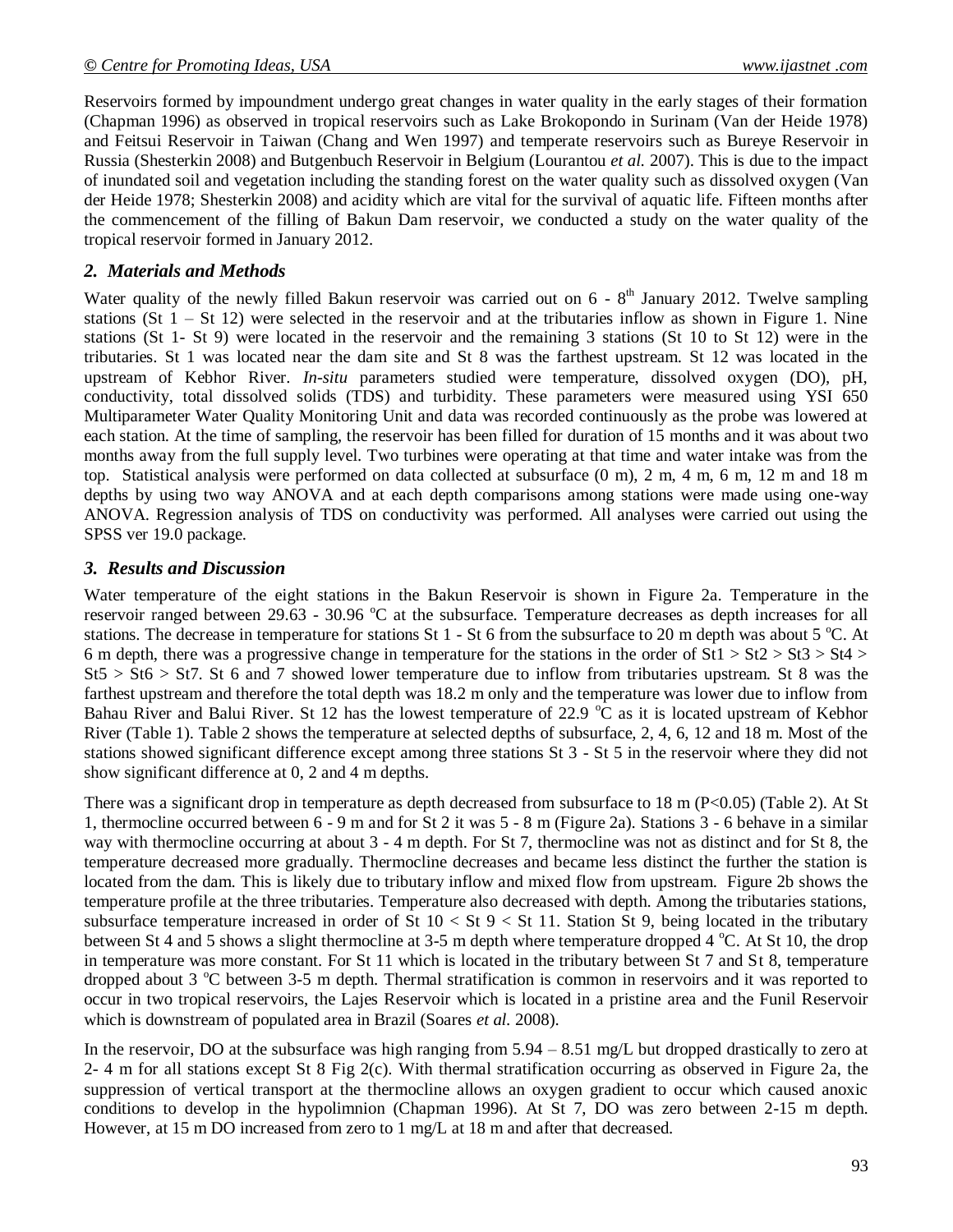This is due to the undercurrent at that station as the Ba Long River flows into the reservoir at that station coupled with inflow from the main river. At St 8, DO was not zero for the 20 m depth measured. Instead, DO decreased drastically from 8.8 to 4.3 mg/L in 1 m depth and after that there was a further decrease but more gradual to to 1.7 mg/L at the depth of 8 m. At 10 m depth, DO increased to 2.5 mg/L. This is due to inflow from upstream of Balui River and Bahau River. At St 9, DO decreased from 9.27 mg/L at the subsurface to 5 mg/L at 2 m depth and increased to 7.6 mg/L at 6 m depth. This increase in DO below 2 m depth is due to the oxygenated cooler and denser water from Kebhor River. St 12, located in Kebhor River showed the highest DO (9.73 mg/L) due to the turbulent flow (Table 1). This shows the influence of the inflowing water on the DO trend. For the other two stations St 10 and St 11, DO dropped to anoxic level and did not increase as depth increases. St 1 subsurface DO was the lowest and significantly lower than all the other stations due to the stagnant water at the dam site and St 9-10 showed significantly higher DO values than the other stations except St 12 (P<0.05) (Table 3).

As depth increased from 0 m to 2 m, mean DO across all stations dropped significantly (P<0.05) with St 7, 9, and 11 not detectable (Table 3). The anoxic condition is due to the oxygen depletion by the decomposition of submerged vegetation as not all the trees were removed when the reservoir was impounded and being in the tropics, the rate of decomposition is faster compared with the temperate countries and thus deoxygenation is a particular problem at the first inundation of tropical impoundment (Chapman 1996). In fact the water was observed to be brownish in colour due to leaching of humic substances from the soil (Baxter 1977) and the decomposition of submerged vegetation. The observation that DO decreased quickly to undetectable levels for stations in the reservoir is similar to the report of the thin oxygen containing stratum during the filling phase of Lake Brokopondo in Surinam where DO was reported to decrease to zero between 1.5 - 4.5 m depth (Van der Heide 1978). Due to the drastic decrease in DO with depth, currently the reservoir is not suitable for cage culture as Lawson (1995) stated that 5 mg/L DO is required for healthy growth of fish. Compared with Batang Ai Reservoir, a mature reservoir of 26 years, the values of DO at subsurface in this study were comparable but at 14 m and 27 m DO at Batang Ai reservoir ranging from 3.94 to 5.46 mg/L were not anoxic as compared with the Bakun Reservoir in the filling phase (Paka 2009).

pH values of all stations were acidic, ranging from 5.17 to 5.92 for stations in the reservoir (Figure 2e). For the tributaries, pH increased according to St  $11 <$  St  $10 <$  St 9 (Figure 2f). The range of pH at St 9, St 10 and St 11 were 6.47-6.71, 5.95-6.29 and 5.31-5.72 respectively and St 9 and St 10 showed higher pH than all the other stations. In all stations, pH trend showed a decrease to a minimum followed by an increase. There was a drastic decrease in pH in the top 0.5 m for all stations especially those in the reservoir. The cooler water from the tributaries is denser and higher in pH and thus the higher pH observed in the deeper regions of the stations. Table 4 shows pH values at different stations at selected depths and their significant difference. Most of the stations show significant difference at each depth except among some stations of St 2 – St 5 where pH were not significantly different ( $P > 0.05$ ). Comparing among depths, mean pH at subsurface was significantly higher than the other depths (Table 4). Chapman (1996) reported that pH of most natural waters is between 6.0 - 8.5. In this study, most of the stations showed pH values below 6.0 except St 9 and certain depths of St 10 (Figure 2f) and St 12 (Table 1). The overall trend is lowering of pH as we move from upstream toward the dam.

This shows that the low pH does not originate from the inflow from tributaries as shown by higher pH of St 9 and St 12 but most likely generated in the inundated areas where submerged carbonaceous materials undergo decay and release acidic products. Lawson (1995) reported that decay of organic matter and oxidation of compounds in bottom sediments can alter the pH in water bodies. Rotten egg smell of hydrogen sulfide was detected during sampling and sulfide could be oxidized to sulfuric acid resulting in low pH values in the reservoir. For warm water pond fish, it has been reported that the daylight pH for best growth is 6.5-9.0, in 4-6 range there will be slow growth, and reproduction diminishes at pH below 6. As such, currently, Bakun reservoir is not favorable for fish aquaculture. The pH observed at the surface was lower than the medium values of 7.0 and 7.3 reported in two tropical reservoirs in Brazil (Soares *et al.* 2008). The pH in Bakun is much lower than those in Batang Ai Reservoir where the values of pH at 0.5 m, 14 m and 27 m ranged from 7.23-7.42, 7.00-7.18 and 6.94-7.18 respectively (Paka 2009). The low pH values observed in this study was also observed by Inverarity *et al*. (1983) where stations downstream of an impoundment showed pH 5.3-5.5 due to the water derived from the reservoir.

Conductivity of the stations in the reservoir falls between 27 and 66  $\mu$ S/cm and in the tributary they fall between 46-66 µS/cm (Figure 3a, b).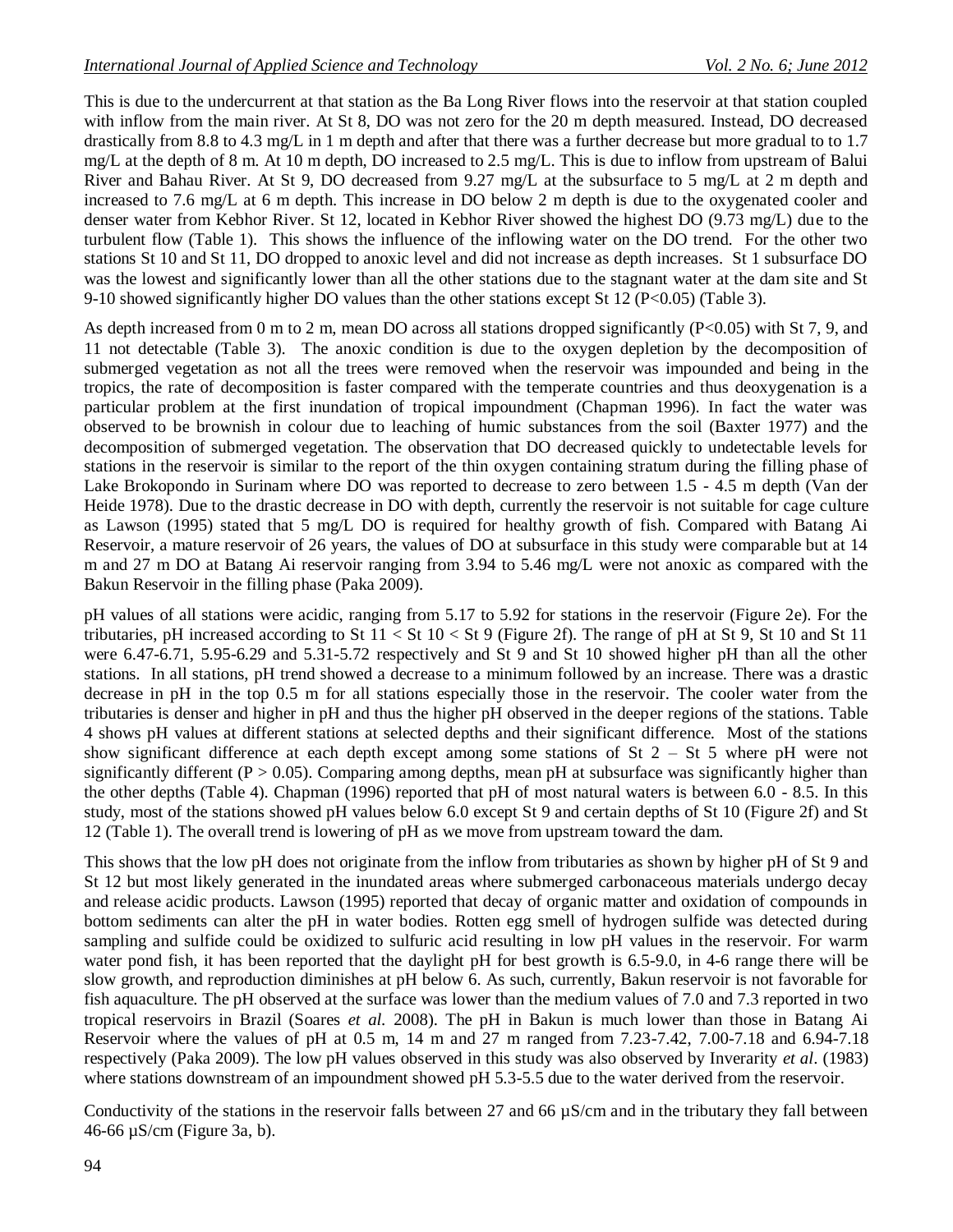At each station the range was 7-15 µS/cm with lowest range observed at St 10 (Figure 3b). In the reservoir, at the subsurface level, to about 2 m depth, St 1 near the dam site showed the lowest conductivity. Below 2 m depth, St 8 showed the lowest conductivity and it decreased as depth increased up to 6 m depth after which it remained constant. This shows that upstream of Balui and Bahau rivers were not the major contributors of conductivity. For the other stations in the reservoir, it was constant for the top 4 m depth followed by a sharp increase to a maximum at about 5-7 m depth before decreasing and finally not changing much for depths of more than 12 m. Below 4 m depth, St 11 showed high conductivity. The lowering of conductivity below 4 m depth at St 9 was contributed by flow from the Kebhor tributary where the conductivity was only 37 µS/cm as conductivity of St 12 was significantly lower than all the other stations (Table 5). The conductivity is due to internal loadings from submerged vegetation and soil in the flooded area as reported by Chang and Wen (1997) for a newly impounded reservoir in Taiwan. The conductivity observed in this study is in the range of the value of 23-47 µS/cm as reported by Van der Heide (1978) during the filling of Lake Brokopondo in Surinam but higher than Lajes Reservoir in Brazil (18.0-31.0  $\mu$ S/cm) which is located in a preserved area with dense vegetation but lower than Funil Reservoir (64.6-107.6 µS/cm) which received inflow from populated area (Soares *et al.* 2008). Compared with nutrient rich Cruzeta reservoir with conductivity of 290-550  $\mu$ S/cm (Chellappa *et al.* 2008), the values of Bakun Reservoir is much lower.

Total dissolved solids (TDS) in the reservoir fall between values of 24 and 40 mg/L with the maximum occurring at about 5-8 m from the surface. This trend of TDS was similar to conductivity. In the tributary, TDS at St 10 and St 11 fluctuated but the range was smaller than the reservoir. Below 4 m depth St 8 showed the lowest TDS and below 6 m depth St 2 showed the highest TDS in the reservoir. At 12 and 18 m depth, TDS of St 4-6 did not show any significant difference (Table 6). Regression analysis shows that TDS is 0.6265 times of conductivity and this value lies in the range of 0.55 and 0.75 reported by Chapman (1996). The conductivity and TDS most likely originates from the dissolved ions such as nutrients from the mineralization of organic materials which are mainly submerged vegetation and release from sediment. In addition as the bottom layers were anoxic, sulfide, ferrous and manganous ions were formed (Baxter 1977).

Turbidity increases as depth increases for all stations except St 10 (Figure 3e, f). In the reservoir, at all depths, St 8 showed the highest turbidity ranging from 33 NTU at the surface to 121 NTU at 20 m depth followed by St 7 (7-103 NTU) as shown in Figure 3e. This is due to high suspended solids from upstream. This inflow of high turbidity and greater density water explains the gradual decrease in the turbidity as we move from St 8 to St 7 and finally to the dam site. St 9 is downstream of St 12 which is a turbid tributary on the north side of the reservoir with a mean value of 93.7 NTU as shown in Table 1 and thus among the tributaries, St 9 showed second highest turbidity after St 12. St 10, situated on the south side of the reservoir showed the lowest turbidity. At subsurface, stations St 8 showed the significantly higher turbidity among stations in the reservoir and St 12 showed the significantly higher turbidity among stations sampled (Table 7) indicating their contributions to the turbidity in the reservoir. High turbidity of the water indicates high scattering or absorption of incident light by the particles (Chapman 1996) and in this study, the turbidity of the stations were predominantly due to suspended solids consisting of particles from the eroded soil transported through surface runoff from the logging in the watershed upstream especially on the north side of the reservoir. High turbidity will prevent sunlight penetration and low productivity. Productivity is important for fish as it provides phytoplankton as fish food. High turbidity caused by suspended solids is harmful for fish as it can clog the gills of small fish and invertebrates settle onto and smother fish eggs and shield food organisms (Lawson 1995).

At the time of sampling, water was still entering the reservoir from the tributaries and upstream river and they were of lower temperature, and lower content of dissolved and higher content of suspended solids and consequently of higher density. This resulted in the patterns of maximum conductivity and TDS and minimum of pH at certain depths as observed in this study as the incoming water did not mix immediately with the reservoir water (Baxter 1997). Strong rotten egg smell indicating of hydrogen sulfide was detected at the sampling stations. This observation was also reported by Lourantou *et al.* (2007) where irritating odour attributed to hydrogen sulfide was detected during bottom water sampling of a recently filled reservoir in Belgium. This contribute to the low pH condition observed.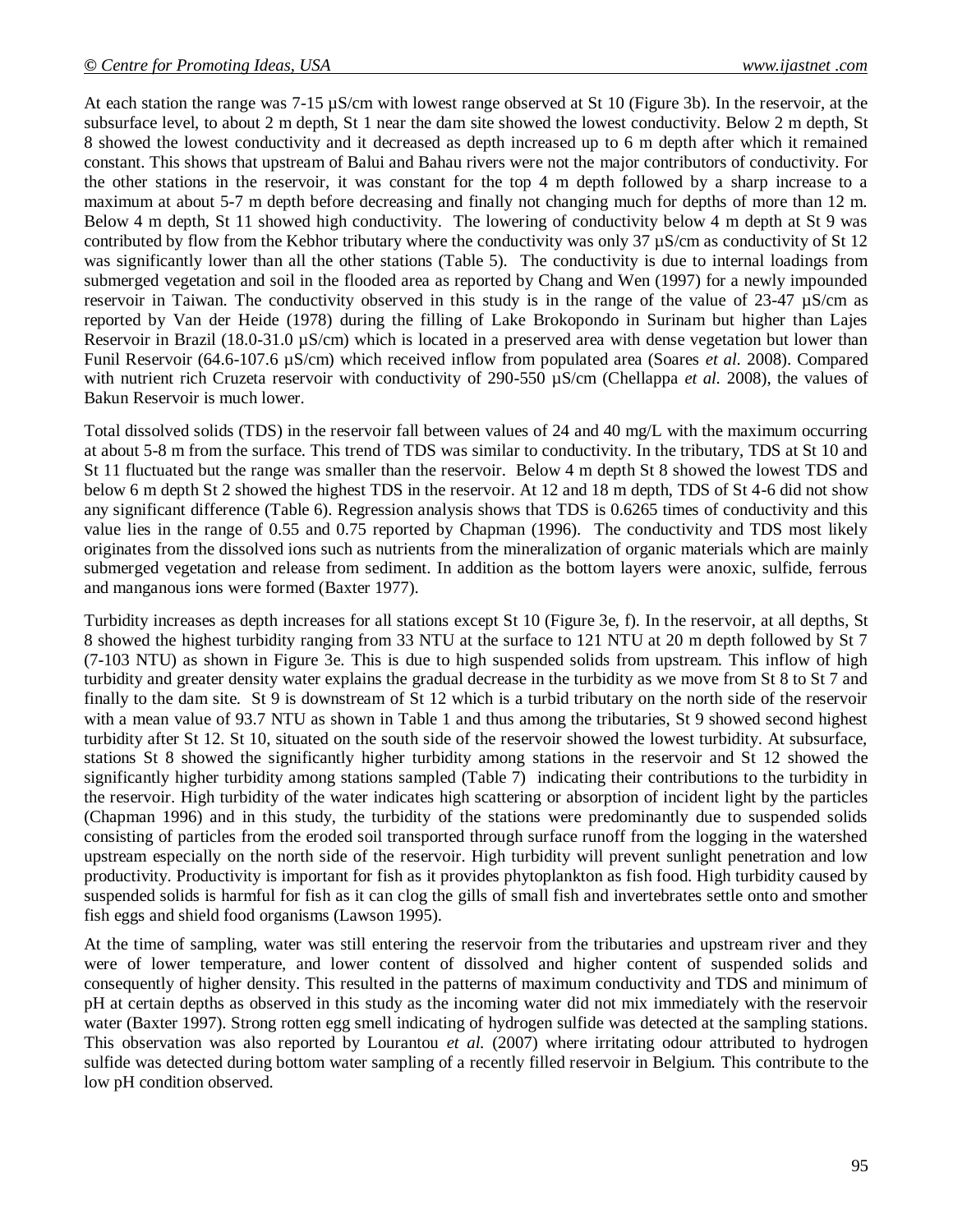### *4. Conclusions*

This study shows that the reservoir is stratified and thermocline occurred at a shallow depth of about 5 m. pH of stations in the reservoir subsurface were all below 6 and at 5-6 m depth the pH was the lowest ranging between 5.1-5.5 indicating acidic conditions. Turbidity in the reservoir increased with depth and was high in the inflow from upstream and tributaries due to suspended solids. DO at subsurface dropped to anoxic conditions rapidly at 1 m to 4 m depths. Decomposition of submerged carbonaceous materials is the predominant factor in the acidic condition and low DO observed. Due to low DO and low pH, the reservoir is not yet suitable for cage culture activities.

#### *Acknowledgement*

The authors appreciate the facilities provided by Universiti Malaysia Sarawak and financial support of Malaysian Ministry of Higher Education through grant FRGS No. 07(02)/749/2010(35).

### *References*

- Andre, E. (2012). Beyond hydrology in the sustainability assessment of dams: A planners perspective The Sarawak experience. *Journal of Hydrology*, 412-413, 246-255.
- Baxter, R. M. (1977). Environmental effects of dams and impoundments. *Annual Review of Ecology, Evolution, and Systematics*, 8, 255-283.
- Chang, S. P. & Wen, C. G. (1997). Changes in water quality in the newly impounded subtropical Feitsui Reservoir, Taiwan. *Journal of the American Water Resources Association,* 33(2), 343-357.
- Chapman, D. (1996). *Water Quality Assessments: A Guide to the Use of Biota, Sediments and Water in Environment Monitoring* (2<sup>nd</sup> ed.), London: UNESCO, WHO and UNEP.
- Chellappa, N. T., Borba, J. M. & Rocha, O. (2008). Phytoplankton community and physical-chemical characteristics of water in the public reservoir of Cruzeta, RN, Brazil. *Brazilian Journal of Biology,* 68(3), 477-494.
- Inverarity, R. J. Rosehill, G. D. & Brooker, M. P. (1983). The effects of impoundment on the downstream macroinvertebrate Riffle fauna of the River Elan, Mid-Wales. *Environmental Pollution (Series A),* 32, 245-267.
- Lawson, T. B. (1995). Fundamentals of Aquaculture Engineering. Chapman & Hall, New York.
- Lourantou, A., Thome, J. & Goffart, A. (2007). Water quality assessment of a recently filled reservoir: the case of Butgenbach Reservoir, Belgium. *Lakes & Reservoirs: Research & Management*, 12, 261-274.
- Paka, D. D., Ling, T. Y., Nyanti, L., Norhadi, I. & Emang, J. J. J. (2009). Impacts of cage aquaculture on the water quality of the Batang Ai hydroelectric reservoir. In *Proceedings of International Conference on Water Resources (ICWR2009),* 25-27 May, Langkawi, Malaysia.
- Shesterkin, V. P. (2008). The oxygen regime of the Bureye reservoir in the first few years of impoundment. *Geography and Natural Resources*, 29, 142-145.
- Soares*,* M. C. S., Marinho, M. M., Huszar, V. L. M., Branco, C. W. C. & Azevedo, S. M. F. O. (2008). The effects of water retention time and watershed features on the limnology of two tropical reservoirs in Brazil. *Lakes & Reservoirs: Research & Management*, 13(4), 257–269.
- Sovacool, B. K. & Bulan, L. C. (2012). Energy security and hydropower development in Malaysia: the drivers and challenges facing Sarawak corridor of renewable energy (SCORE). *Renewable Energy*, 40, 113-129.
- Van der Heide, J. (1978). Stratification in the filling phase of the man-made lake Brokopondo in Surinam (S. America). *Aquatic Ecology*, 12(2), 85-98.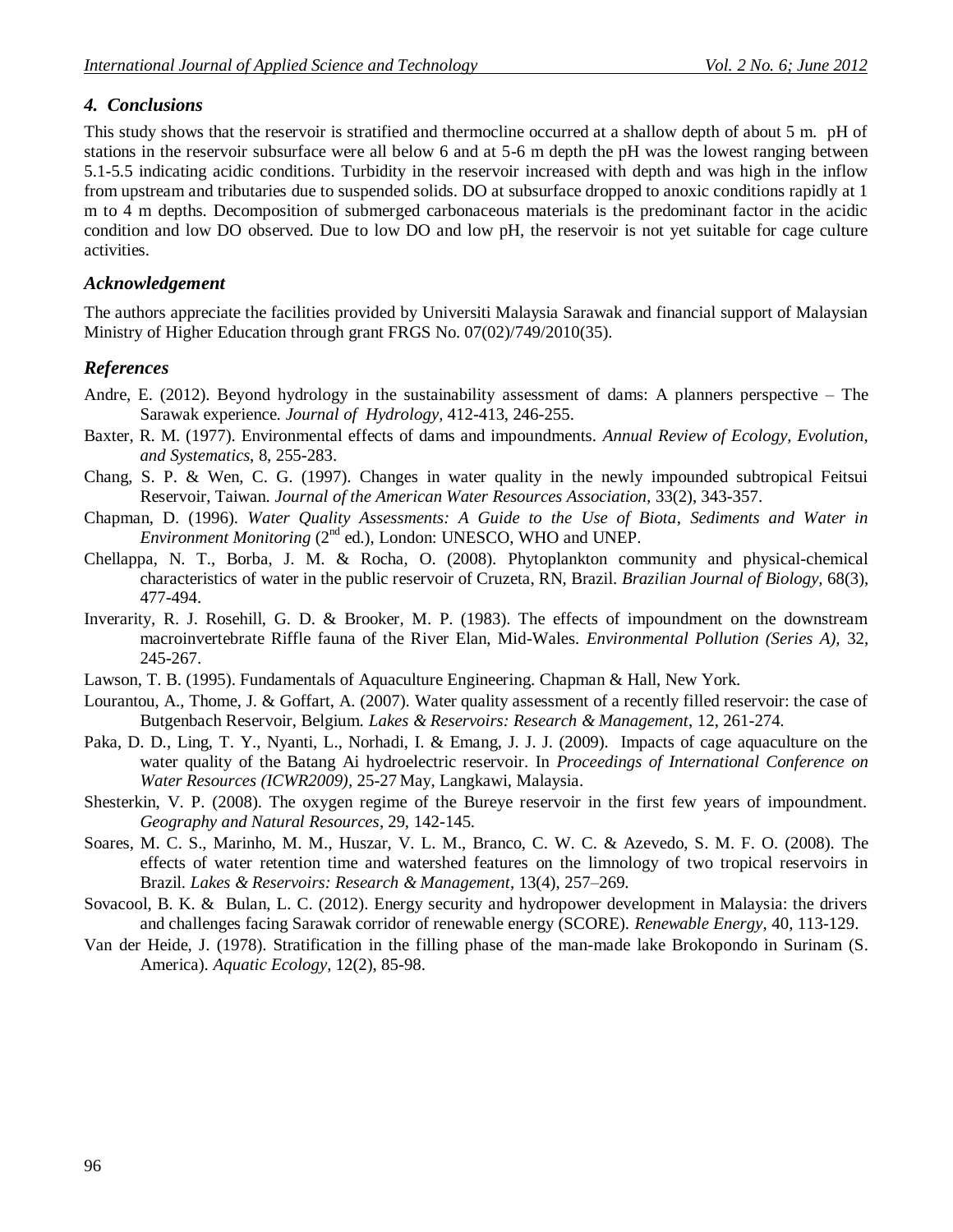

**Figure 1: Location of the twelve sampling stations at Bakun Reservoir**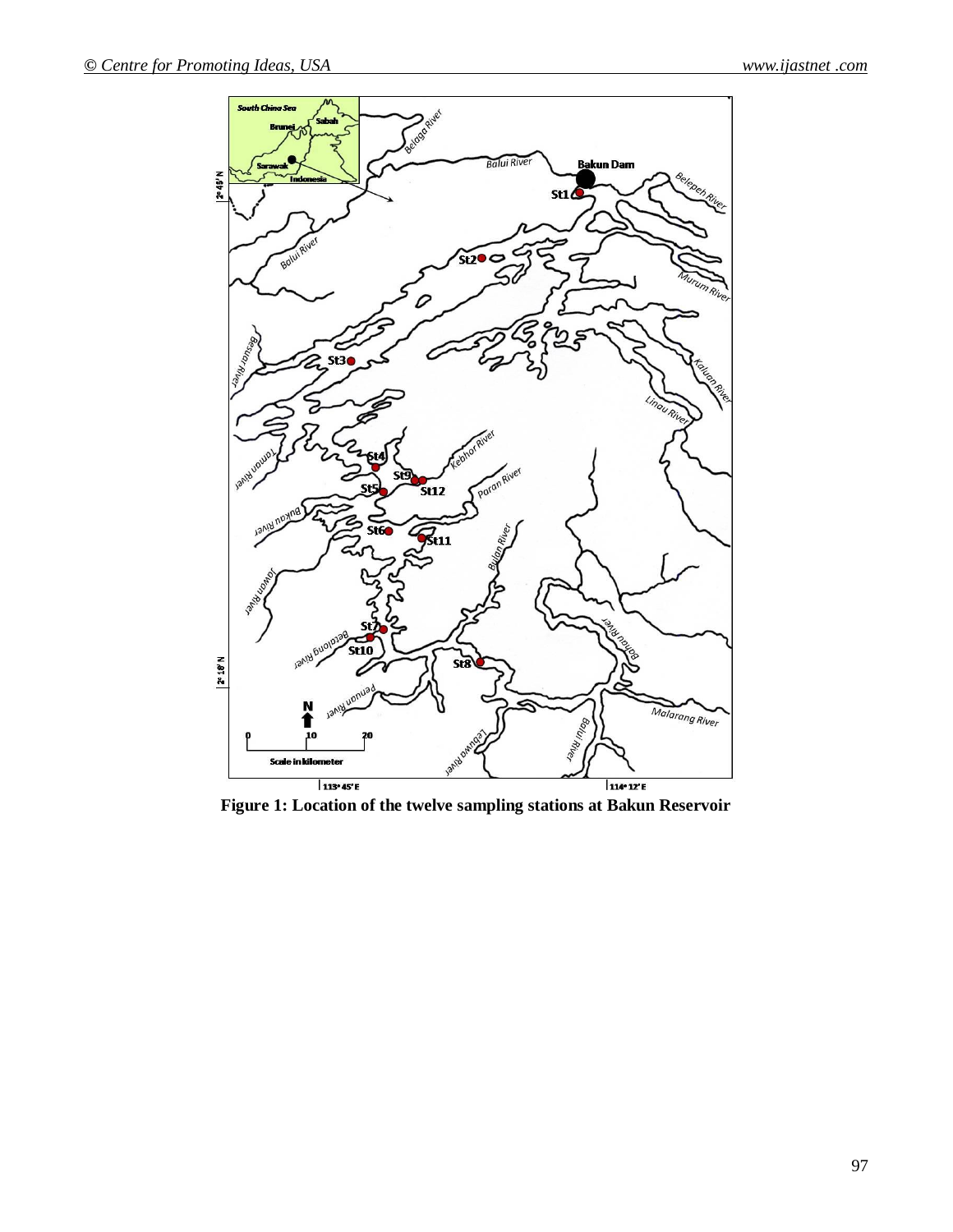

**Figure 2: Temperature, dissolved oxygen (DO), and pH of Bakun Reservoir (a, c, e) and its tributaries (b, d, f).**

|  |  |  |  |  | Table 1: Depth and water quality at Station 12, upstream of Kebho River. |
|--|--|--|--|--|--------------------------------------------------------------------------|
|--|--|--|--|--|--------------------------------------------------------------------------|

| Parameter                 | Values            |
|---------------------------|-------------------|
| Depth $(m)$               | $0.262 \pm 0.001$ |
| Temperature $(^{\circ}C)$ | $22.94 \pm 0.004$ |
| DO(mg/L)                  | $9.34 \pm 0.35$   |
| pH                        | $6.41 \pm 0.01$   |
| Conductivity              |                   |
| $(\mu S/cm)$              | $37.0 \pm 1.0$    |
| $TDS$ (mg/L)              | $25.0 \pm 0.3$    |
| Turbidity (NTU)           | $93.69 \pm 1.94$  |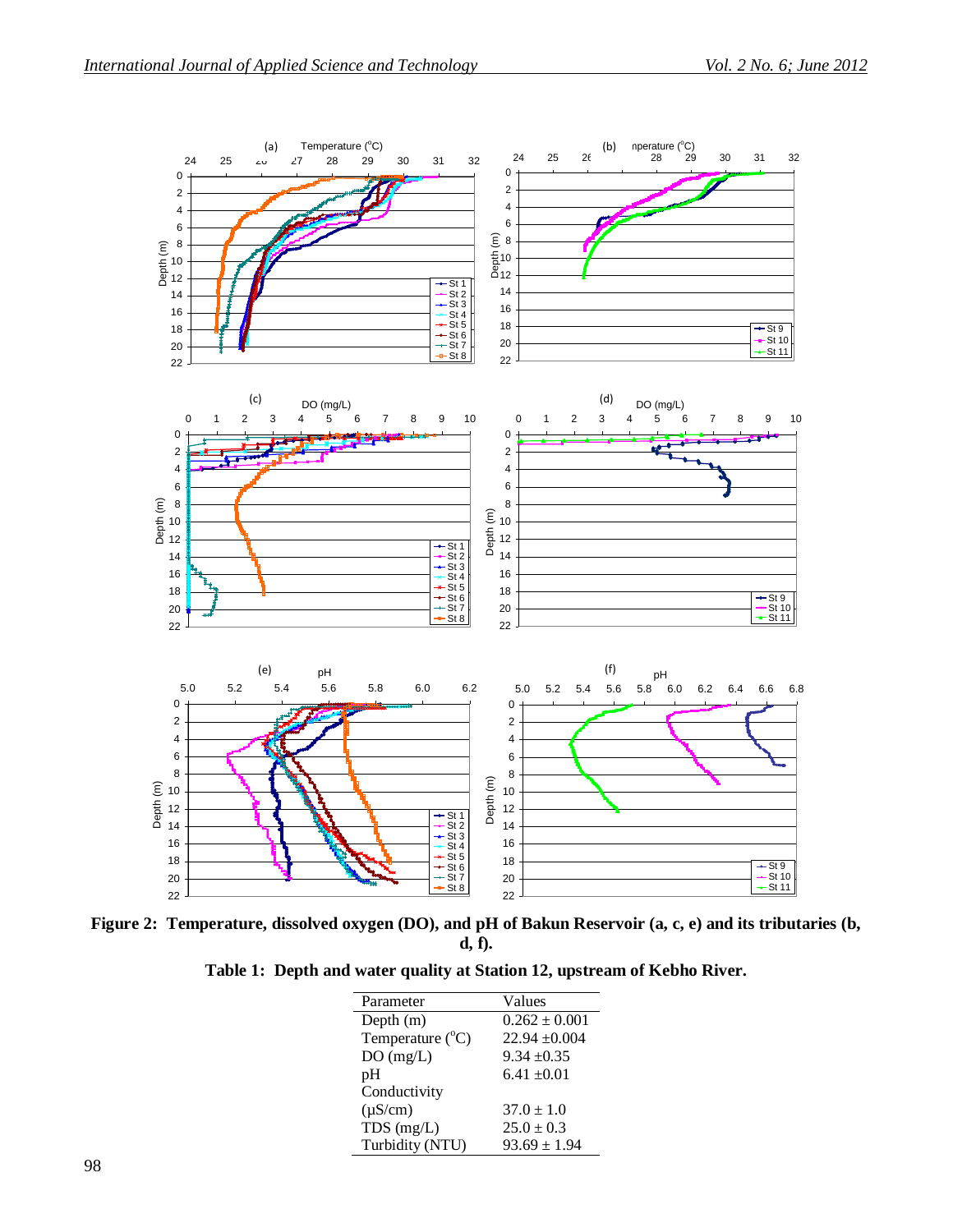| St             | 0 <sub>m</sub>             | $2 \text{ m}$      | 4 m                 | 6 m                                                  | $12 \text{ m}$                       | 18 <sub>m</sub>    |
|----------------|----------------------------|--------------------|---------------------|------------------------------------------------------|--------------------------------------|--------------------|
| 1              | $29.77 \pm 0.01a^*$        | $29.06 \pm 0.01a$  | $28.81 \pm 0.00a$   | $28.35 \pm 0.05a$                                    | $26.04 \pm 0.01a$                    | $25.58 \pm 0.00a$  |
| 2              | $30.96 \pm 0.01b$          | $29.69 \pm 0.01b$  | $29.55 \pm 0.01b$   | $27.68 \pm 0.03b$                                    | $25.89 \pm 0.00b$                    | $25.46 \pm 0.01b$  |
| 3              | $30.00 \pm 0.10c$          | $29.51 \pm 0.01c$  | $28.77 \pm 0.10a$   | $27.04 \pm 0.06c$                                    | $25.81 \pm 0.00c$                    | $25.43 \pm 0.00c$  |
| $\overline{4}$ | $30.50 \pm 0.00d$          | $29.69 \pm 0.01b$  | $28.88 \pm 0.10$ ac | $27.28 \pm 0.05d$                                    | $25.88 \pm 0.00b$                    | $25.61 \pm 0.00d$  |
| 5              | $30.00 \pm 0.01c$          | $29.55 \pm 0.02cd$ | $28.82 \pm 0.16$ ac | $26.88 \pm 0.09e$                                    | $25.95 \pm 0.01d$                    | $25.58 \pm 0.01a$  |
| 6              | $29.63 \pm 0.00e$          | $29.29 \pm 0.01e$  | $28.98 \pm 0.04c$   | $26.75 \pm 0.03$ f                                   | $25.86 \pm 0.00e$                    | $25.59 \pm 0.01a$  |
| $\tau$         | $29.89 \pm 0.01$ f         | $28.48 \pm 0.08$ f | $27.48 \pm 0.05d$   | $26.60 \pm 0.02g$                                    | $25.26 \pm 0.02$ f                   | $24.90 \pm 0.01e$  |
| 8              | $29.95 \pm 0.01 \text{cf}$ | $26.54 \pm 0.04g$  | $25.96 \pm 0.02e$   | $25.30 \pm 0.02h$                                    | $24.83 \pm 0.01$ g 24.73 $\pm$ 0.00f |                    |
| 9              | $30.37 \pm 0.05g$          | $29.58 \pm 0.02d$  | $28.33 \pm 0.08$ f  | $26.31 \pm 0.01i$                                    |                                      |                    |
| 10             | $29.73 \pm 0.06a$          | $28.26 \pm 0.01h$  | $27.29 \pm 0.02g$   | $26.55 \pm 0.02g$                                    |                                      |                    |
| 11             | $31.00 \pm 0.08b$          | $29.41 \pm 0.01i$  | $28.45 \pm 0.08$ f  | $26.82 \pm 0.01 \text{cf}$ $25.89 \pm 0.00 \text{b}$ |                                      |                    |
| 12             | 22.94<br>0.00h             |                    |                     |                                                      |                                      |                    |
| Meant          | $29.56 \pm 2.06a$          | $29.01 \pm 0.91b$  | $28.30 \pm 0.98c$   | $26.87 \pm 0.75d$                                    | 25.71<br>$\pm$ 0.38e                 | $25.36 \pm 0.33$ f |

**Table 2: Temperature (<sup>o</sup>C) at the sampling stations at selected depths**

\*Means in the same column with the same letters are not significantly different at 5% level. †Means in the same row with the same letters are not significantly different at 5% level.

**Table 3: Dissolved oxygen at the sampling stations at selected depths**

| <b>St</b> | 0 <sub>m</sub>        | 2 <sub>m</sub>                  | 4 m                           | 6 m                              | 12 <sub>m</sub>               | 18 <sub>m</sub>     |
|-----------|-----------------------|---------------------------------|-------------------------------|----------------------------------|-------------------------------|---------------------|
|           | $\pm 0.00a^*$<br>5.94 | $\pm$ 0.00a<br>2.79             | $\pm 0.17a$<br>0.56           | $\pm$ 0.00a<br>0.00 <sub>1</sub> | $\pm$ 0.00a<br>$0.00 -$       | $0.00 \pm 0.00a$    |
| 2         | 7.42<br>$+ 0.00b$     | 4.91<br>$\pm 0.00$              | 0.09<br>$\pm$ 0.19b           | $0.00 \pm 0.00a$                 | $0.00 -$<br>$\pm$ 0.00a       | $0.00 \pm 0.00a$    |
| 3         | $\pm 0.19b$<br>7.41   | $\pm$ 0.00 $\mathrm{c}$<br>4.07 | $0.00^{\circ}$<br>$\pm 0.00$  | $0.00 \pm 0.00a$                 | $\pm$ 0.00a<br>$0.00 -$       | $0.00 \pm 0.00a$    |
| 4         | $8.46 \pm 0.00c$      | 1.09<br>$\pm$ 0.85d             | $0.00^{\circ}$<br>$\pm 0.00$  | $0.00 \pm 0.00a$                 | $0.00 -$<br>$\pm$ 0.00a       | $0.00 \pm 0.00a$    |
| 5         | $7.56 \pm 0.02b$      | 0.50<br>$\pm 0.28e$             | $0.00^{\circ}$<br>$\pm$ 0.00b | $0.00 \pm 0.00a$                 | $0.00 -$<br>$\pm 0.00a$       | $0.00 \pm 0.00a$    |
| 6         | $\pm$ 0.08d<br>6.35   | $\pm$ 0.57d<br>1.44             | $0.00^{\circ}$<br>$\pm 0.00$  | $0.00 \pm 0.00a$                 | $0.00^{\circ}$<br>$\pm$ 0.00a | $0.00 \pm 0.00a$    |
| 7         | $\pm 0.00c$<br>8.40   | $0.00^{\circ}$<br>$\pm$ 0.00f   | $0.00^{\circ}$<br>$\pm 0.00$  | $0.00 \pm 0.00a$                 | $0.00 -$<br>$\pm 0.00a$       | $0.99 \pm 0.01b$    |
| 8         | $\pm 0.12c$<br>8.51   | 3.72<br>$\pm 0.00c$             | 2.73<br>$\pm 0.07c$           | $2.06 \pm 0.04$                  | 2.09<br>$\pm 0.05b$           | $2.67 \pm 0.00c$    |
| 9         | 9.27<br>$\pm 0.02e$   | 4.98<br>$\pm$ 0.00b             | 7.26<br>$\pm 0.02d$           | $7.58 \pm 0.00c$                 |                               |                     |
| 10        | $\pm 0.20e$<br>9.22   | $\pm$ 0.00f<br>$0.00^{\circ}$   | $\pm$ 0.00b<br>$0.00^{\circ}$ | $0.00 \pm 0.00a$                 |                               |                     |
| 11        | $\pm$ 0.02f<br>6.59   | $0.00^{\circ}$<br>0.00f<br>$+$  | $\pm 0.00$<br>$0.00 -$        | 0.00a<br>$0.00 \pm 1$            | $0.00\,$<br>$\pm 0.00a$       |                     |
| 12        | $\pm$ 0.32g<br>9.73   |                                 |                               |                                  |                               |                     |
| Mean†     | 1.18a<br>7.91<br>$+$  | 2.14<br>.96b<br>$^{+}$          | 0.97<br>2.16c<br>$+$          | 0.88<br>2.22c<br>$^{+}$          | 0.24<br>$\pm$ 0.67d           | $0.46 \pm$<br>0.91e |

\*Means in the same column with the same letters are not significantly different at 5% level. †Means in the same row with the same letters are not significantly different at 5% level.

**Table 4: pH at the sampling stations at selected depths**

| St    |      | 0 <sub>m</sub> |                   |      | 2 <sub>m</sub> |                    |      | 4 m    |                   |      | 6 m    |                   |      | $12 \text{ m}$  |                   |      | 18 <sub>m</sub> |                   |
|-------|------|----------------|-------------------|------|----------------|--------------------|------|--------|-------------------|------|--------|-------------------|------|-----------------|-------------------|------|-----------------|-------------------|
|       | 5.82 | $^{+}$         | $0.00a*$          | 5.65 | $+$            | 0.00a              | 5.55 | $^{+}$ | 0.00a             | 5.41 | $+$    | 0.01a             | 5.38 | $^{+}$          | 0.00a             | 5.43 | $^{+}$          | 0.00a             |
| 2     | 5.74 | $^{+}$         | 0.01 <sub>b</sub> | 5.51 | $+$            | 0.01 <sub>bd</sub> | 5.29 | $+$    | 0.00 <sub>b</sub> | 5.17 | $+$    | 0.00 <sub>b</sub> | 5.29 | $\! + \!\!\!\!$ | 0.01 <sub>b</sub> | 5.37 | $+$             | 0.00 <sub>b</sub> |
| 3     | 5.75 | $+$            | 0.02 <sub>b</sub> | 5.52 | $+$            | 0.01 <sub>b</sub>  | 5.37 | $+$    | 0.01c             | 5.37 | $+$    | 0.01c             | 5.54 | $+$             | 0.01c             | 5.66 | $+$             | 0.01c             |
| 4     | 5.92 | $+$            | 0.01c             | 5.52 | $+$            | 0.01 <sub>b</sub>  | 5.37 | $+$    | 0.01c             | 5.36 | $+$    | 0.01c             | 5.53 | $+$             | 0.00ce            | 5.65 | $+$             | 0.01c             |
| 5     | 5.83 | $+$            | 0.01a             | 5.44 | $+$            | 0.01c              | 5.34 | $+$    | 0.00d             | 5.39 | $+$    | 0.01d             | 5.53 | $+$             | 0.00ce            | 5.81 | $+$             | 0.01d             |
| 6     | 5.68 | $+$            | 0.01d             | 5.50 | $+$            | 0.00d              | 5.40 | $+$    | 0.01e             | 5.45 | $+$    | 0.01e             | 5.59 | $^{+}$          | 0.00d             | 5.73 | $+$             | 0.00e             |
| 7     | 5.94 | $^{+}$         | 0.01e             | 5.38 | $+$            | 0.00e              | 5.37 | $+$    | 0.00c             | 5.40 | $+$    | 0.00ab            | 5.52 | $^{+}$          | 0.01e             | 5.65 | $+$             | 0.00c             |
| 8     | 5.81 | $+$            | $0.01$ f          | 5.67 | $+$            | 0.00f              | 5.67 | $+$    | 0.00f             | 5.68 | $\pm$  | 0.00f             | 5.77 | $+$             | 0.00f             | 5.86 | $\pm$           | 0.00f             |
| 9     | 6.63 | 土              | 0.01g             | 6.48 | 土              | 0.01 <sub>g</sub>  | 6.52 | 士      | 0.01 <sub>g</sub> | 6.63 | $\pm$  | 0.01g             |      |                 |                   |      |                 |                   |
| 10    | 6.35 | $+$            | 0.01 <sub>h</sub> | 5.95 | $+$            | 0.00 <sub>h</sub>  | 6.01 | $+$    | 0.00 <sub>h</sub> | 6.13 | $+$    | 0.00 <sub>h</sub> |      |                 |                   |      |                 |                   |
| 11    | 5.72 | $+$            | 0.00i             | 5.42 | $+$            | 0.01c              | 5.33 | $+$    | 0.00d             | 5.35 | $\pm$  | 0.00i             | 5.62 | 士               | 0.00g             |      |                 |                   |
| 12    | 6.43 |                | $0.01$ i          |      |                |                    |      |        |                   |      |        |                   |      |                 |                   |      |                 |                   |
| Meant | 5.97 | $^{+}$         | 0.31a             | 5.64 | $^{+}$         | 0.31 <sub>b</sub>  | 5.57 | $^{+}$ | 0.37c             | 5.58 | $^{+}$ | 0.41c             | 5.54 | $^{+}$          | 0.13d             | 5.64 | $^{+}$          | 0.16 <sub>b</sub> |

\*Means in the same column with the same letters are not significantly different at 5% level.

†Means in the same row with the same letters are not significantly different at 5% level.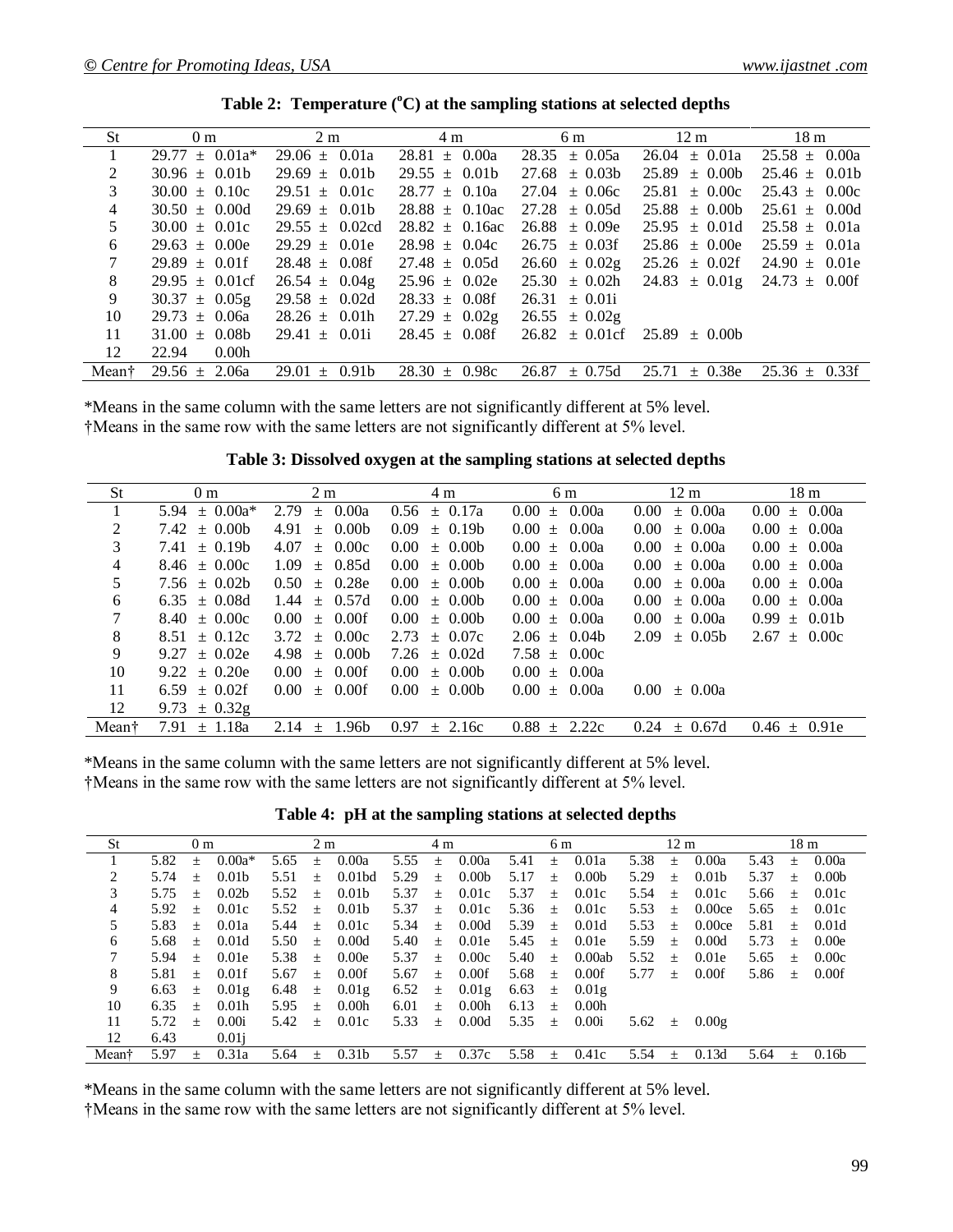

**Figure 3: Conductivity, total dissolved solids (TDS), and turbidity of Bakun Reservoir (a, c, e) and its tributaries (b, d, f).**